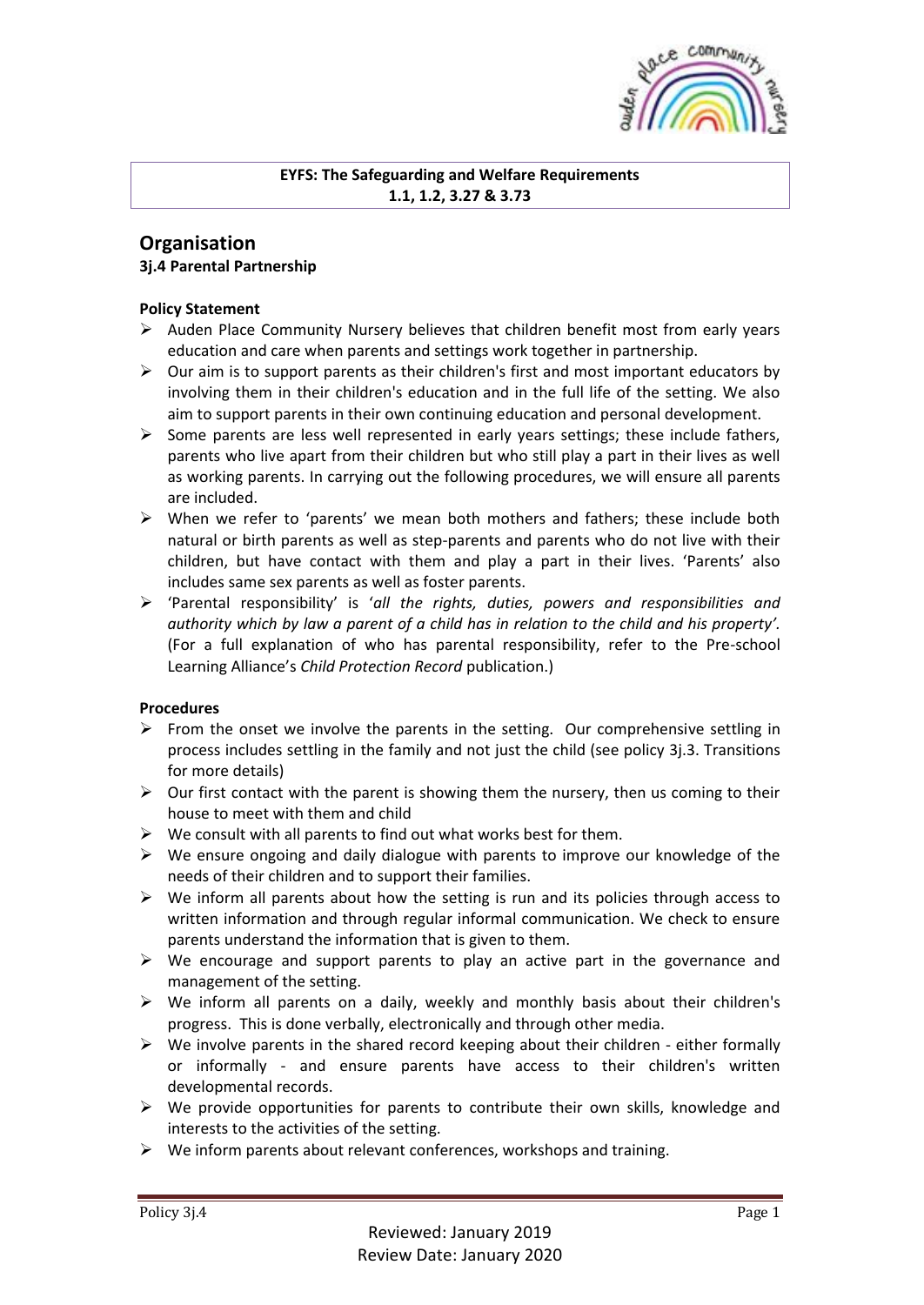

- $\triangleright$  We have weekly emails which are sent out, discussing what has happened in each room that week
- $\triangleright$  We hold two parent evenings a year. One of these evenings is to sit down with key workers and discuss development, any concerns, interests, play focuses etc. (All key workers discuss with parents daily and would not leave it to parents evening if they had a concern, these evenings are a formality). The other parents evening is often a fun focussed evening, where staff set out activities and demonstrate to parents what type of activities we do with the children. We do these in the hope that parents will be more aware of what we do at nursery, and that they can take ideas home of how to interact with their children.
- $\triangleright$  We consult with parents about the times of meetings and provide childcare to avoid excluding anyone.
- $\triangleright$  We welcome the contributions of parents, in whatever form these may take.
- $\triangleright$  We provide opportunities for parents to learn about the curriculum offered in the setting and about young children's learning, in the setting and at home.
- $\triangleright$  We often go on outings further afield than the local area and ask for parents to accompany us.
- $\triangleright$  We attempt to involve parents in the record keeping of their child either formally or informally during admission stages and throughout their child's attendance at the nursery.
- $\triangleright$  We conduct regular stay and play sessions for parents to join in with nursery activities and learn with and alongside their children
- $\triangleright$  We ask parents to fill in 'wow sheets' of what they see their children doing at home, so that we can then include these interests and development in our nursery planning
- $\triangleright$  We have 'characters' in each room which the children are able to take home. These characters then play a role in children bringing their home life into nursery, marrying the two environments.
- We record all children's daily formalities on eyLOG, our online system for children's records. This records sleeping patterns, eating, drinking, and what the child has enjoyed doing today. This record is emailed to the parent everyday.

#### **When things go wrong**

We cannot guarantee that things will not occasionally go wrong, or that as a parent you may not be unhappy about something, despite our best efforts to avoid this. But what we do pride ourselves on is taking swift action to rectify the situation and keep our relationships with parents positive.

The best way forward, when something isn't up to your expectations, is to communicate with us swiftly and clearly about your concerns. Speaking to staff and making them aware of the situation is obviously the best way to make steps towards improvement.

*(Please see policy 3a.9- Making a Complaint for a more detailed breakdown on how to deal with complaints if you feel that the response from staff does not satisfy your concern)*